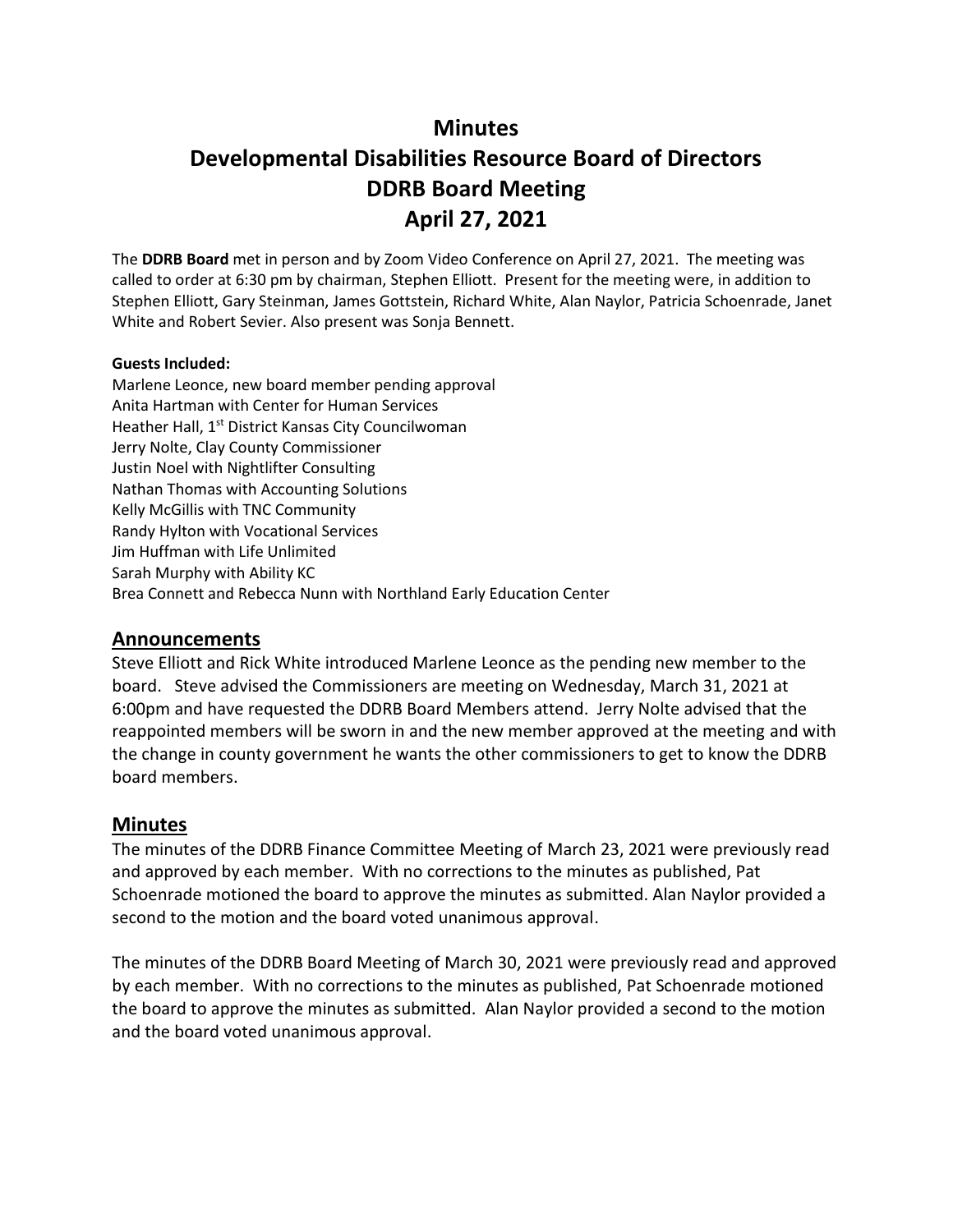### **Financial Report**

Rick White provided the following Financial Report for the month ending March 2021.

| <b>DDRB P&amp;L YTD to Date March YTD</b>                                            |                                      |  |  |
|--------------------------------------------------------------------------------------|--------------------------------------|--|--|
| Total Income =                                                                       | \$5,527,793.47                       |  |  |
| Total Expenses =                                                                     | <u>\$992,137.08</u>                  |  |  |
| Net Income =                                                                         | \$4,535,656.39                       |  |  |
|                                                                                      |                                      |  |  |
| <b>DDRB Balance Sheet March YTD</b>                                                  |                                      |  |  |
| Total Checking & Savings =                                                           | \$11,040,417.16                      |  |  |
| Total Fixed Assets =                                                                 | \$1,471,715.72                       |  |  |
| Total Assets =                                                                       | \$12,512,132.88                      |  |  |
| <b>Total Liabilities=</b>                                                            | 4,780.46<br>$\mathsf{\underline{S}}$ |  |  |
| Total Fund Balance =                                                                 | \$7,971.696.03                       |  |  |
| Net Income =                                                                         | \$4,535,656.39                       |  |  |
| Total Equity =                                                                       | \$12,507,352.42                      |  |  |
| Total Liabilities and Equity =                                                       | \$12,512,132.88                      |  |  |
| TCM P & L Year to Date March YTD                                                     |                                      |  |  |
| Total Income =                                                                       | \$646,799.56                         |  |  |
| Total Expenses =                                                                     | \$555,139.08                         |  |  |
| Net Income =                                                                         | \$91,660.48                          |  |  |
|                                                                                      |                                      |  |  |
| <b>TCM Balance Sheet March YTD</b>                                                   |                                      |  |  |
| Total Checking & Savings =                                                           | \$3,834,432.03                       |  |  |
| Total Assets =                                                                       | \$3,834,432.03                       |  |  |
| Net Income =                                                                         | \$3,834,432.03                       |  |  |
| Total Liabilities and Equity =                                                       | \$3,834,432.03                       |  |  |
|                                                                                      |                                      |  |  |
| <b>RECAP of Investments - March YTD</b><br><b>DDRB</b>                               |                                      |  |  |
| Long Term Reserves Investment:                                                       | \$5,710,000.00                       |  |  |
|                                                                                      | 13,013.10                            |  |  |
| Long Term Investment Interest Earned YTD:                                            | \$                                   |  |  |
| Short Term Working Capital Investment:<br>Short Term Investment Interest Earned YTD: | \$4,353,000.00                       |  |  |
|                                                                                      | \$<br>0.00                           |  |  |
| <b>TCM</b>                                                                           |                                      |  |  |
| Long-Term TCM Reserves Investment:                                                   | \$3,233,000.00                       |  |  |
| TCM Interest YTD:                                                                    | \$<br>9,331.72                       |  |  |

# **Administrative Directors Report**

Sonja Bennett advised that reappointed members could visit the County Clerk's office for swearing in anytime. She also advised that Steve Elliott and Casey Melancon with Easterseals had attended an autism event.

## **Executive Committee**

No Report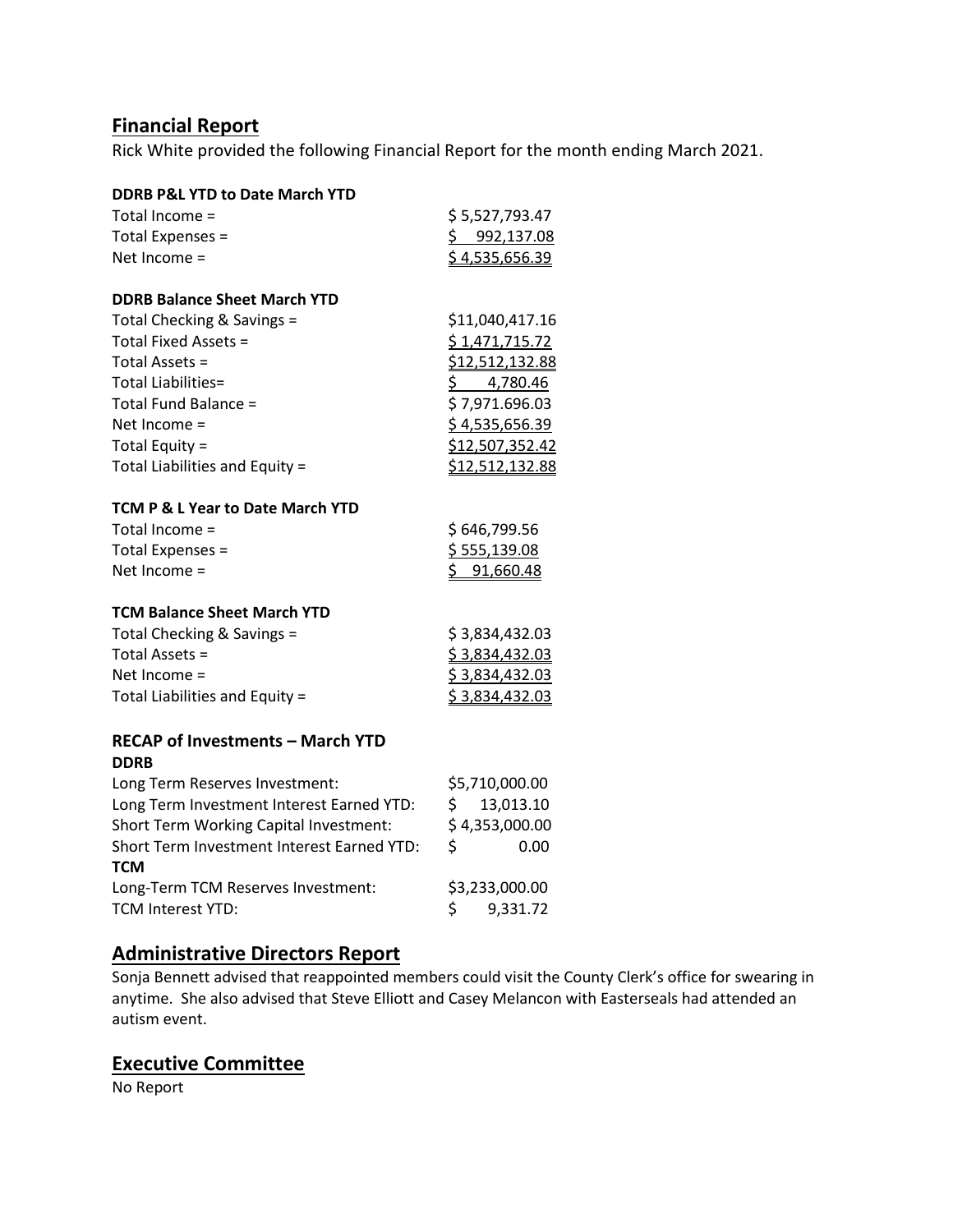### **Services Committee**

Pat Schoenrade invited Councilwoman Heather Hall to address the board about the MOABLE program. Ms. Hall advised that "ABLE" Act passed in 2014 is federal legislation which allows families and individuals with disabilities the opportunity to create tax-advantaged accounts that can be used to help maintain health, independence and quality of life. A copy of her presentation is attached to these minutes.

### **Finance Committee**

The Finance Committee report was presented by Rick White. He advised the following items had been approved by the committee for recommendation to the full board for approval.

**Nightlifter Consulting,** DDRB IT Consultant, submitted a proposal to replace the DDRB Desktop and Laptop with a new laptop. The current desktop computer was purchased in 2016 as was the laptop. The old laptop will be converted to use with the OWL technology for ZOOM meetings for DDRB, CHS and/or any training presenters. Justin Noel recommended a **Dell 5520 Laptop and Docking Station at an installed cost of \$2,173.99.** Rick White motioned the board to approve the request. Janet White seconded the motion which passed by unanimous roll call vote.

Steve requested that Sonja work with Justin Noel to develop Standard Operating Procedures for backing up all the DDRB files.

**Northland Early Education Center** submitted a **capital grant request in the amount of \$29,147** to replace four (4) HVAC units at the school. The Finance Committee agreed the amount requested was within the guidelines the board established for the grant and further the HVAC units fit the guidelines for a capital grant. Rick White motioned the board to approve the request a with a second from Alan Naylor. The grant was approved by unanimous roll call vote.

**Vocational Services Inc.** submitted a **capital grant request in the amount of \$133,029** to replace the bathrooms at the North Kansas City Workshop. The Finance Committee agreed that the amount requested was within the guidelines the board established for the grant and further agreed the bathroom project fit the guidelines for a capital grant. Rick White motioned the board to approve the request a with a second from Alan Naylor. The grant was approved by unanimous roll call vote.

**Alphapointe** submitted a **CoViD19 Grant request in the amount of \$1,000** to help defray the cost of Fever Warm Hand Scanners and RFID Reader for the workshop. The equipment allows for temperature checking in a fast and orderly manner for anyone entering or leaving the workshop. The Finance Committee agreed that the amount requested was within the guidelines the board established for the grant. The committee further agreed the temperature scanner units fit the guidelines for a CoViD grant. Rick White motioned the board to approve the request a with a second from Bob Sevier. The grant was approved by unanimous roll call vote.

**Nathan Thomas with Accounting Solutions** presented the **2020 Audit Report** to the board after having received approval from the Finance Committee. A copy of the audit report is attached to these minutes for the file. It is the opinion of the auditors the financial information is fairly stated in all material respects in relation to the basic financial statements as a whole. Rick White motioned the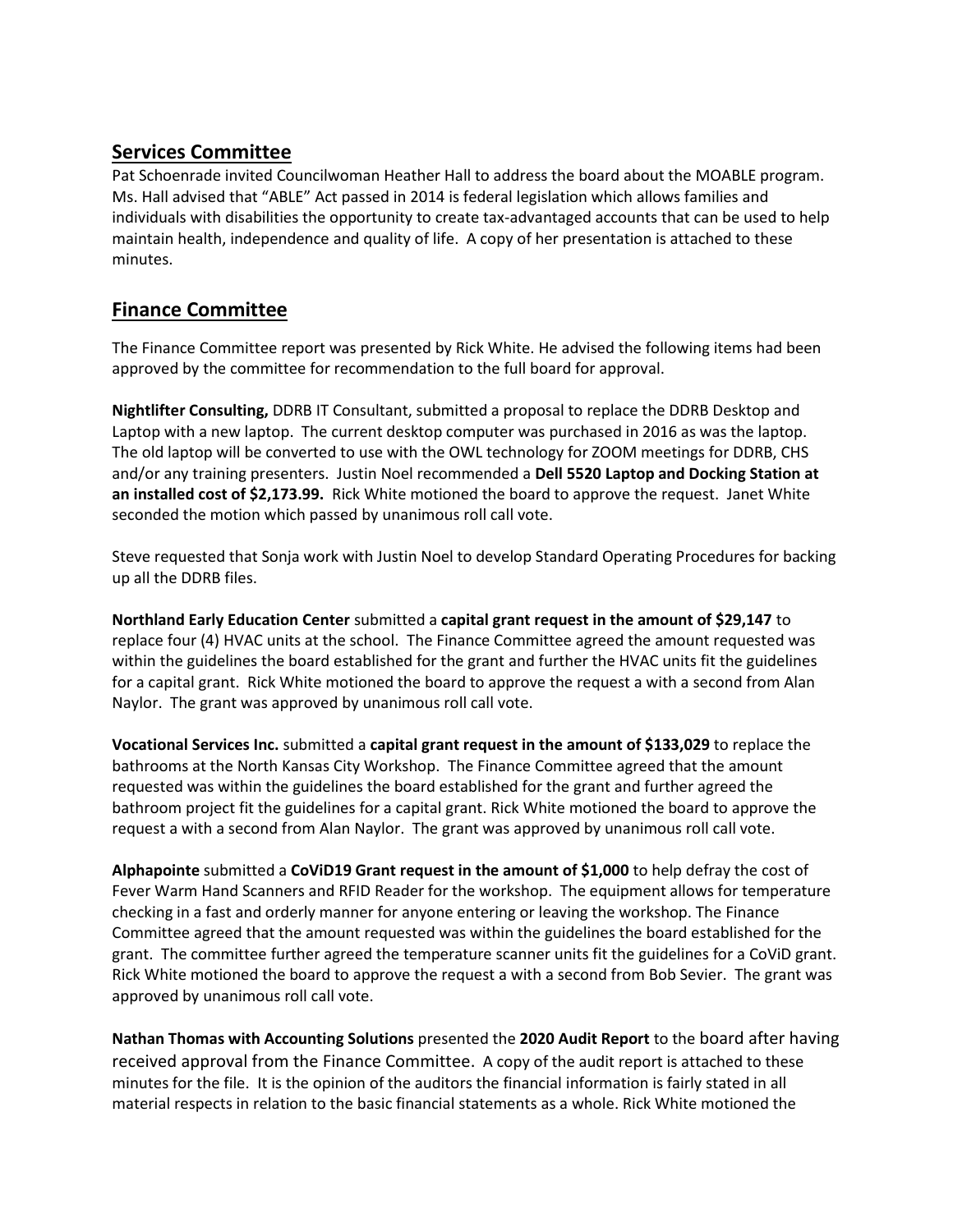committee to **approve the Audit**, **authorize payment** to Accounting Solutions **in the amount of \$6,000.** Janet White seconded the motion which was approved by unanimous roll call vote. Rick directed Sonja to make the necessary and approved journal entries. Additionally, he requested that Sonja post a copy of the Audit Report for the public on the DDRB website.

### **Board Owned Committee**

Alan Naylor advised that we had received a quote from Nightlifter Consulting to update the video monitoring system at the Kent Street building in the amount of \$8,635 and two (2) subsequent bids each over \$10,000. It came to the attention of Sonja and Justin Noel, after a theft at RJ Wholesale next door, that while we have cameras, the equipment cannot record. Justin explained the options for updating and recommended that we upgrade to a system which will allow for remote access and monitoring. James Gottstein agreed, from a policing viewpoint, it would be good to have a video recording and monitoring system. Alan Naylor motioned that the board approve up to \$8,635 for upgraded video monitoring system with installation and oversight by Nightlifter Consulting. Rick White seconded the motion which passed by unanimous roll call vote.

#### **Long-Range Planning Committee**

Previously, James Gottstein had suggested that the board review the need to continue longrange planning as a standalone committee. A further suggestion was to combine the Services and Long-Range Planning Committees with the current chairs acting as co-chairs of the new committee. Alan, Pat and James will review the language in the By-Laws and return to the board with their suggestions for updates.

#### **Center for Human Services**

Anita Hartman reported that CHS has 45 full time employees and they are interviewing for one (1) new Service Coordinator. They are serving 1275 consumers. The Medicaid eligible rate was about 71%.

| <b>Waiver Wait List</b> | <b>Number on List</b> | <b>Types of Service Requested</b>                         | <b>Slots Approved</b> |
|-------------------------|-----------------------|-----------------------------------------------------------|-----------------------|
| Autism                  | 28                    | PA, Respite, SME,                                         | 0                     |
| Hope                    | 0                     | PA, Home Modification,<br>Day-Habilitation,<br>Employment | ALL                   |
| <b>CSW</b>              | 14                    | Home Modification,<br>Transportation                      | 0                     |
| Comp                    | 8                     | Residential                                               | 2                     |
| Lopez                   | 1                     | Respite, Home<br>Modification, DME, PA                    | 1                     |

She advised that the Waiver Wait List had improved and pleased that was true for the Autism Wait List as well.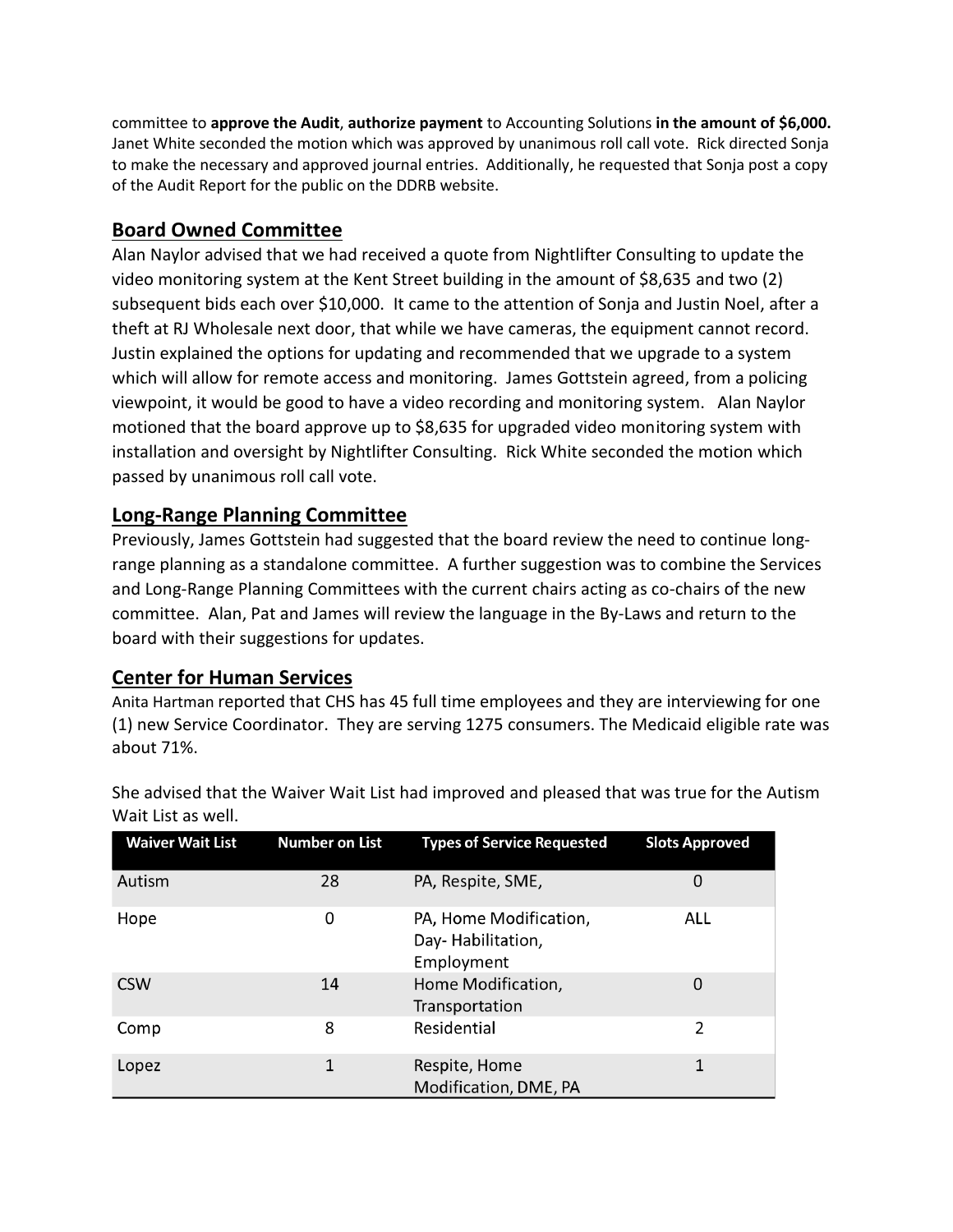# **WAITLIST UPDATES**

|  | NWAP- Feb- Transition age individuals were removed from the waiting list |  |  |  |  |
|--|--------------------------------------------------------------------------|--|--|--|--|
|  | March- Individuals on list prior to July 1, 2019 were removed            |  |  |  |  |
|  | April- Individuals on list prior to January 1, 2020 were removed         |  |  |  |  |
|  | Waiver- No waiting list for PFH slots                                    |  |  |  |  |
|  | No waiting list for PON 12 Comp slots                                    |  |  |  |  |
|  | CSW slots that are a PON 12-9 can be requested immediately (April)       |  |  |  |  |
|  | CSW slots that are a PON 8-5 can be requested starting in May            |  |  |  |  |
|  | CSW slots that are a PON 4-2 can be requested starting in June           |  |  |  |  |
|  |                                                                          |  |  |  |  |

Anita and Amy Taylor with Life Unlimited have continued working on the LU Nursing Program participants to gain additional hours of service funded through Medicaid. The LU staff and CHS Service Coordinators have worked the first 11 clients through the system and received approval for the additional hours from DMH. They will begin work on additional clients for the increased hours of nursing service.

| <b>REQUESTS FOR</b><br><b>INCREASED RN</b><br><b>HOURS</b> | <b>L# OF PACKETS</b><br><b>SUBMITTED TO UR</b> | <b>L# OF PACKETS</b><br><b>APPROVED</b> | <b># OF PACKETS TO BE</b><br><b>SUBMITTED TO UR</b> |
|------------------------------------------------------------|------------------------------------------------|-----------------------------------------|-----------------------------------------------------|
| 11                                                         | 11                                             | 11                                      |                                                     |

Anita reported they had been working with Amy Young with Life Unlimited to implement the ILAP program to include the Service Coordination staff establishing goals and outcome measures by participants. Of the original 13 ILAP participants, one opted out of this service with the 12 remaining participants ISPs completed with outcomes.

She advised that her staff has identified ten (10) qualified residents who could benefit from the program and provided this information to TNC. Kelly McGillis advised they have hired a person for this program and began working on this service this month.

|            | # OF ILAP<br><b>INDIVIDUALS</b> | # ISP'S/ADDENDUMS   # ISPS/ADDENDUMS   # ISP <u>'S TRYING TO BE</u><br><b>COMPLETED WITH</b><br><b>OUTCOMES/HOURS</b> | <b>SCHEDULED</b> | <b>SCHEDULED</b> |
|------------|---------------------------------|-----------------------------------------------------------------------------------------------------------------------|------------------|------------------|
| LU         | <b>12</b>                       | 12                                                                                                                    |                  |                  |
| <b>TNC</b> | 10                              | Д                                                                                                                     |                  |                  |